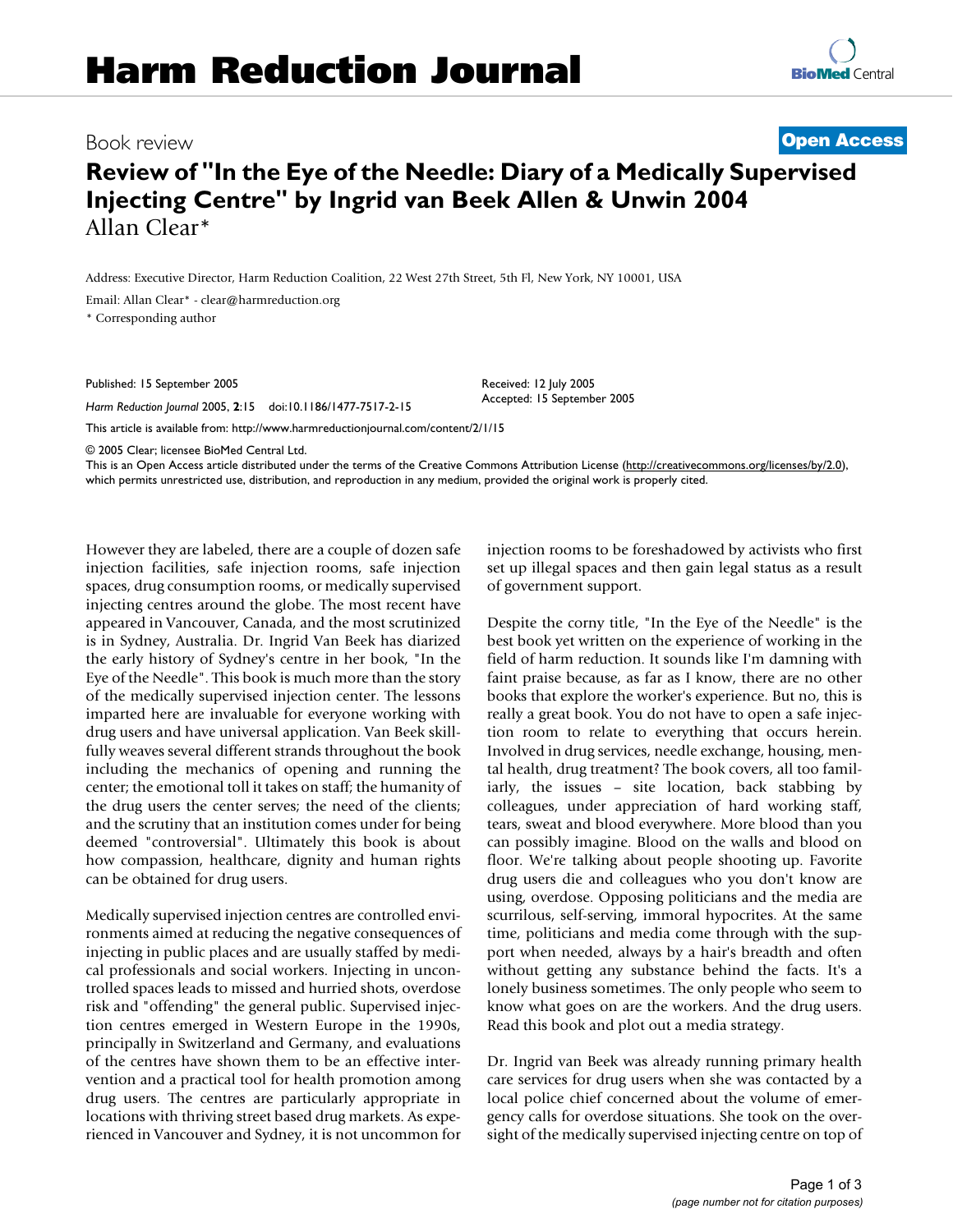her day job and spent the next couple of years running from centre to centre. The organizing work was intense and all encompassing. Van Beek worked with everyone from the local residents and business groups to government representatives and law enforcement. At the same time, the United Nations International Narcotics Control Board decided to criticize the centre, overlooking for arcane reasons the pre-existing European injection spaces, causing more political fall out for the centre.

As a clinician, Dr. van Beek is the perfect foil for taking on controversial services. She handles the burdensome site visits from the police and health authorities with a stellar resignation. "Although I pointed out that no other health facility in the land is routinely inspected by licensing authorities without notice, it was argued that some in the community might expect this and we must be seen to be absolutely squeaky clean in all respects." Who in the harm reduction field does not feel that we are held to a different standard than other services? The medically supervised injecting centre, as described in the book, is clinical in design as opposed to the more relaxed community oriented European model of injection rooms. Smoking is not allowed. Users cannot hang out. In 18-months, the centre handled 554 overdoses without loss of life and thousands of injection episodes. The most poignant moment in the book is the frustration of receiving an evaluation that minimized the success of the centre by giving it a marginal passing grade. Rigor is fine in research but researcher rigor mortis is sad. The number of deaths the opening of the centre prevented cannot be quantified. Prevention is hard to prove conclusively. Too often research is cautious and verges on the ridiculously conservative. It seems this was the case here.

Aside from describing the creation of the centre, this book is a much-needed primer for overdose prevention. Overdose deaths can be largely prevented with appropriate and timely care. When the centre first opened, Sydney experienced a heroin drought and most users in distress were revived with oxygen. Only as the drought was ending and heroin purity increasing did the centre use naloxone, and then only infrequently. "Increasingly," van Beek writes, "I appreciate that the injecting centre provides a unique setting in which health care workers actually see the overdose occurring from the very outset, identifying symptoms of heroin (or whatever drug) overdose and administering appropriate treatment very soon thereafter. This can't and doesn't occur in any other circumstance. By treating an overdose so early in its course, the damage already done and its natural progression is reversed so that Narcan (used to start breathing) will no longer be needed in most cases. This is how injecting centres potentially reduce the morbidity (damage to vital organs, especially the brain) and the mortality otherwise associated with overdose in

unattended situations, even when there is a very prompt and efficient ambulance service on hand."

Globally, overdose has not had the attention that HIV prevention for drug users has received. It is an issue, however, that deserves equal attention. Whereas syringe exchange programs emerged rapidly as an HIV prevention strategy in the United States at the beginning of the nineties – seven programs in the late 1980s to 90 programs five years later – overdose prevention and education, however, have not expanded in the same fashion. 5 campaigns in five cities or states in five years is inadequate considering, west of the Rockies, drug users are more at risk of dying of an opiate overdose than from HIV. In France, scaling up of buprenorphine (Subutex) has greatly reduced mortality from opiate overdose. In Russia overdose is common, syringe exchanges are stagnant, and substitution therapy is illegal. In such a milieu, it is hard to envision a supervised injection center. Van Beek's detailed account of such a center can help the uninformed understand the mechanics of overdose first hand. One of the strengths of the book is that it is detailed enough to be of universal help in guiding one to develop overdose interventions for drug users without having to open a centre.

Aside from overdose prevention, safe injection rooms are primarily thought of as nuisance abatement strategies. Although not touched upon in the book, they are good venues for safe injection education on reducing soft tissue infections and disease prevention. At the recent International Harm Reduction Conference in Belfast, staff from the Sydney medically supervised injecting centre talked about the lack of blood awareness and the poor injection techniques of injectors, despite years of education by providers. Investigation by staff at the centre revealed that education such as rotating veins or releasing tourniquets before injection weren't necessarily practical for the user. This poses new challenges for providers and users alike, but it is a path we need to travel together.

It has been less of a challenge to incorporate harm reduction as a national approach to drugs in countries with health care systems that help people when they get sick, as opposed to systems that benefit insurance and pharmaceutical companies when a consumer needs services. It is also less challenging in countries that recognize that drug users are citizens with rights. This book, however, points up that even within a country, such as Australia, which prides itself on pragmatism, it is still difficult to implement an intervention that can benefit the lives of drug users. The story of the development of the medically supervised injection centre is a classic case of harm reduction struggling to assert its worth. Despite the success of the centre, there is no intention of replicating the facility in other places in Australia. It has not inspired other coun-